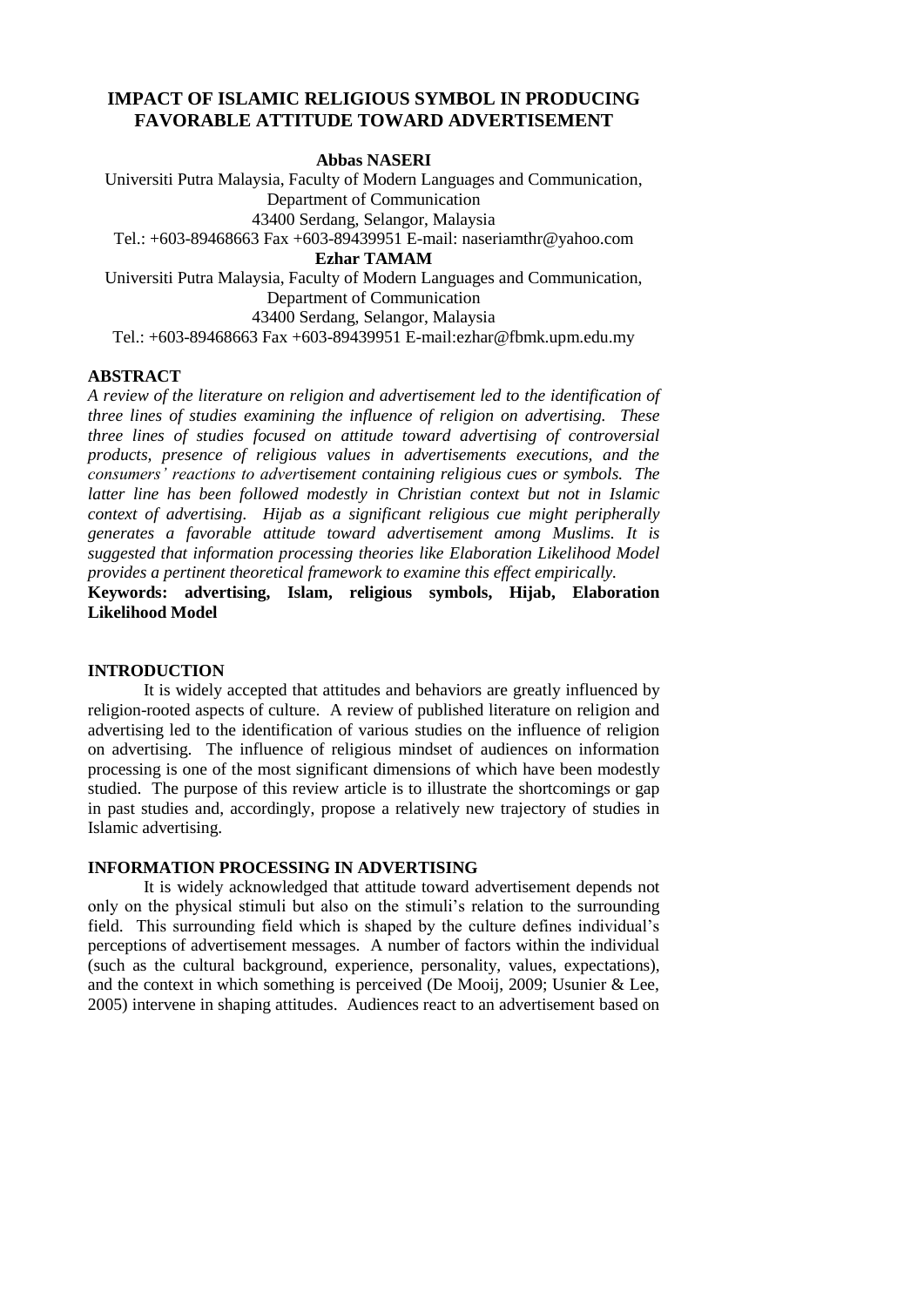the meaning assigned to the advertisement, which in turn depends on characteristics of both the advertisement and the audience (Veloutsou & Ahmed, 2006). This process takes place based on cognitive or affective interpretation of message content or cue. Accordingly, utilizing favorable or unfavorable cues might generate positive or negative perception while decoding advertisement.

Persuasion theories distinguish between two main cognitive (or systematic) and affective (or heuristic) information processing which affect attitudes shaping in different circumstances. Cognitive processing requires effortful decoding of messages while affective processing requires relatively little mental effort (Shavitt, Swan, Lowrey, & Wanke, 1994). Some theories like cognitive response theory focus only on those situations which people are active processors of the information rather than situations where people are not actively thinking about the message content (Bryant, 2008). This theoretical standpoint is challenged by other theories like Elaboration Likelihood Model which includes hypotheses about persuasion effects based on effortless processing. This dichotomous processing is known as systematic/heuristic model (Chaiken, 1980).

Systematic view of persuasion asserts that people put a cognitive effort into processing. Audiences elaborate on the message argument and evaluate it based on their previous attitudes. On the contrary, heuristic view of persuasion posits that audiences attach more weight on non content cues rather than arguments in processing information (Chaiken, 1980). Cues such as source characteristics, provides the non- cognitive routes to persuasion. "In essence, a systematic view of persuasion emphasizes detailed processing of message content and message -based cognitions in mediating opinion changes whereas a heuristic view de-emphasizes detailed information processing and focuses on the role of simple rules or cognitive heuristics in mediating persuasion" (Chaiken, 1980, p. 752).

This dichotomous perspective in information processing postulates that message and source variables have relative impact on information processing. Under systematic processing, message characteristics play the crucial role in accepting or rejecting a persuasion effort but heuristic processing employs source characteristics such as source's identity to accept or reject a message (Chaiken, 1980). This heuristic standpoint attaches a considerable weight on the source characteristics in information processing. It is believe that source factor variables may stimulate the audiences to accept a message or at least, feel at ease with it, regardless to the argumentation. According to Petty & Wegener (1998), source variables refer to aspects of the person(s) presenting the persuasive appeal. Early works in communication which has categorized source factor in three categories - credibility, attractiveness, and power -- revealed that the more attractive source is more persuasive (Petty & Wegener, 1998). Source attractiveness among all source characteristics has received a greater amount of research focus. The literature suggests that audiences follow the rule that people generally agree with people they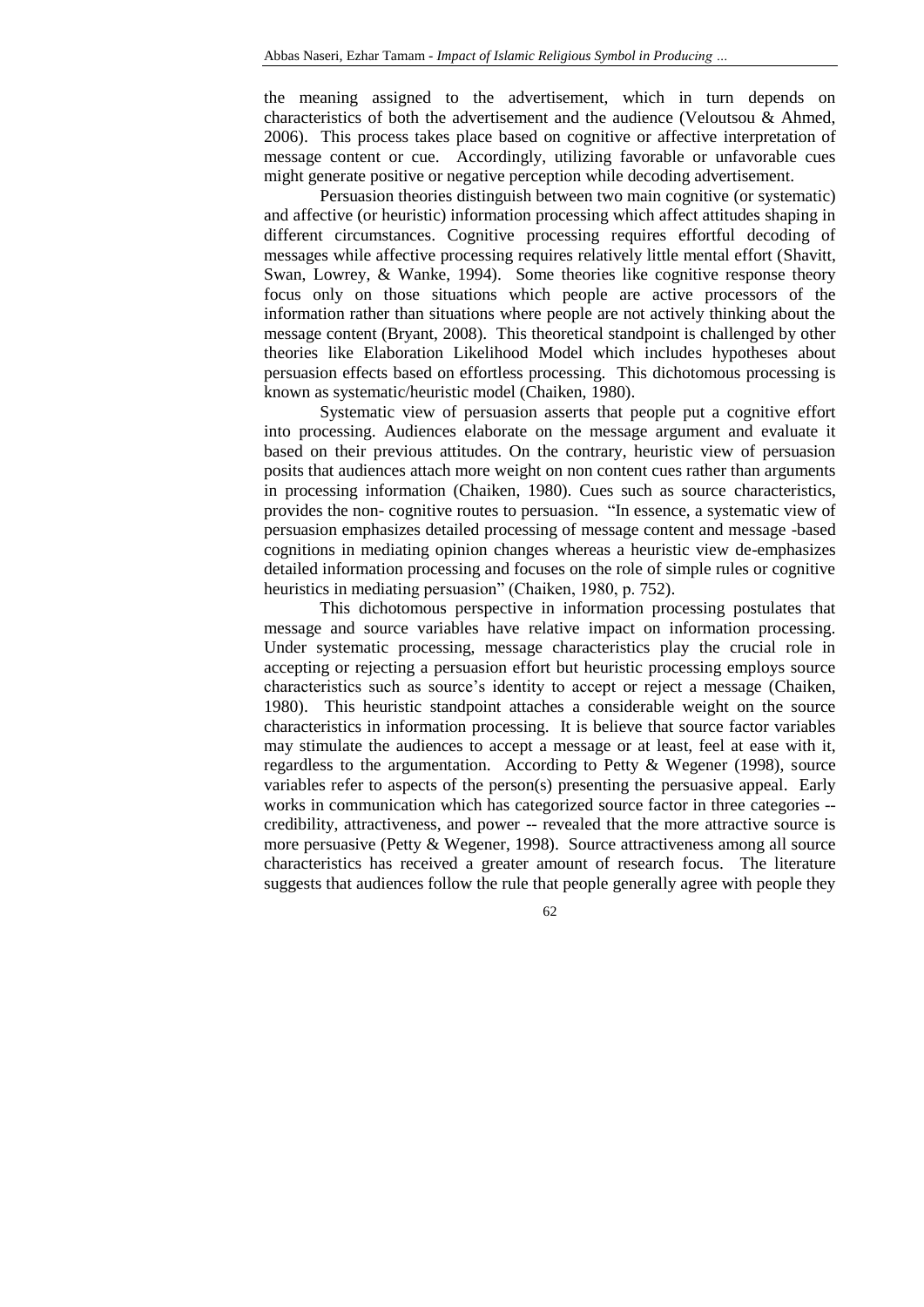like and consequently show agreement with liked spokesperson. Additionally, attractiveness generates or enhances the process of identification; identification is said to occur when an individual accepts influence because he wants to establish or maintain a satisfying self-defining relationship to another person or a group (O'Keefe, 2002).

Evidence suggests that advertisements are processed subjectively by individuals on the basis of the group membership (Leach & Liu, 1998). If the spokesperson is a part of or similar to buyer reference group, the advertisement would be primarily processed through group affiliation process (Benoit & Benoit, 2009). However, cultural groups differ in their values, attitudes and prejudices they possess, and thus each group will read the advertisement distinctly and develop its own shared reactions, interpretations and meanings of the advertisement (Leach & Liu, 1998). In a cognitively diverse world, a message that is sent is not necessarily the message that is received. Advertising could be more effective when it provides information and uses 'language' that is consistent with the preferences of the audience; customized advertisements may be more successful than generic "one-size-fits-all" (LaBarbera *et al.*, 1998). In short, cultural values and norms assign the preferable form for advertisements targeted to specific group.

Cues and symbols are effective instruments to remind the consumers of their cultural values' affiliations. Therefore, advertising appeals that depict value orientations consistent with the intended audience is likely to be more persuasive than advertisements that depict inconsistent value (Leach & Liu, 1998), a fact that advertisers should take into account when creating their messages. As a result utilizing these symbols in advertisement might unconsciously enhance the process of information processing and consequently generate a favorable feeling. Elaboration Likelihood Model is one of the most widely used theory to clarify this unconscious influence of cultural symbols in persuasion.

#### **ELABORATION LIKELIHOOD MODEL**

The Elaboration Likelihood Model (ELM) is one of the most widely used psychological theories to account for how advertising information is processed. Since first formulated in 1979 in the field of psychology and applied to consumer behavior study in 1983, the ELM has been the subject of numerous studies, and it has been used in wide-ranging areas of persuasive communication from marketing to health communication (SanJose-Cabezudo *et al.*, 2009). The ELM developed by Petty and Cacioppo (1986), views persuasion primarily as a cognitive event, meaning that the targets of persuasive messages use mental processes of motivation and reasoning (or a lack there of) to accept or reject persuasive messages. The central processing route makes use of cognitive resources to understand and elaborate a message's argument (Tillard, 2000).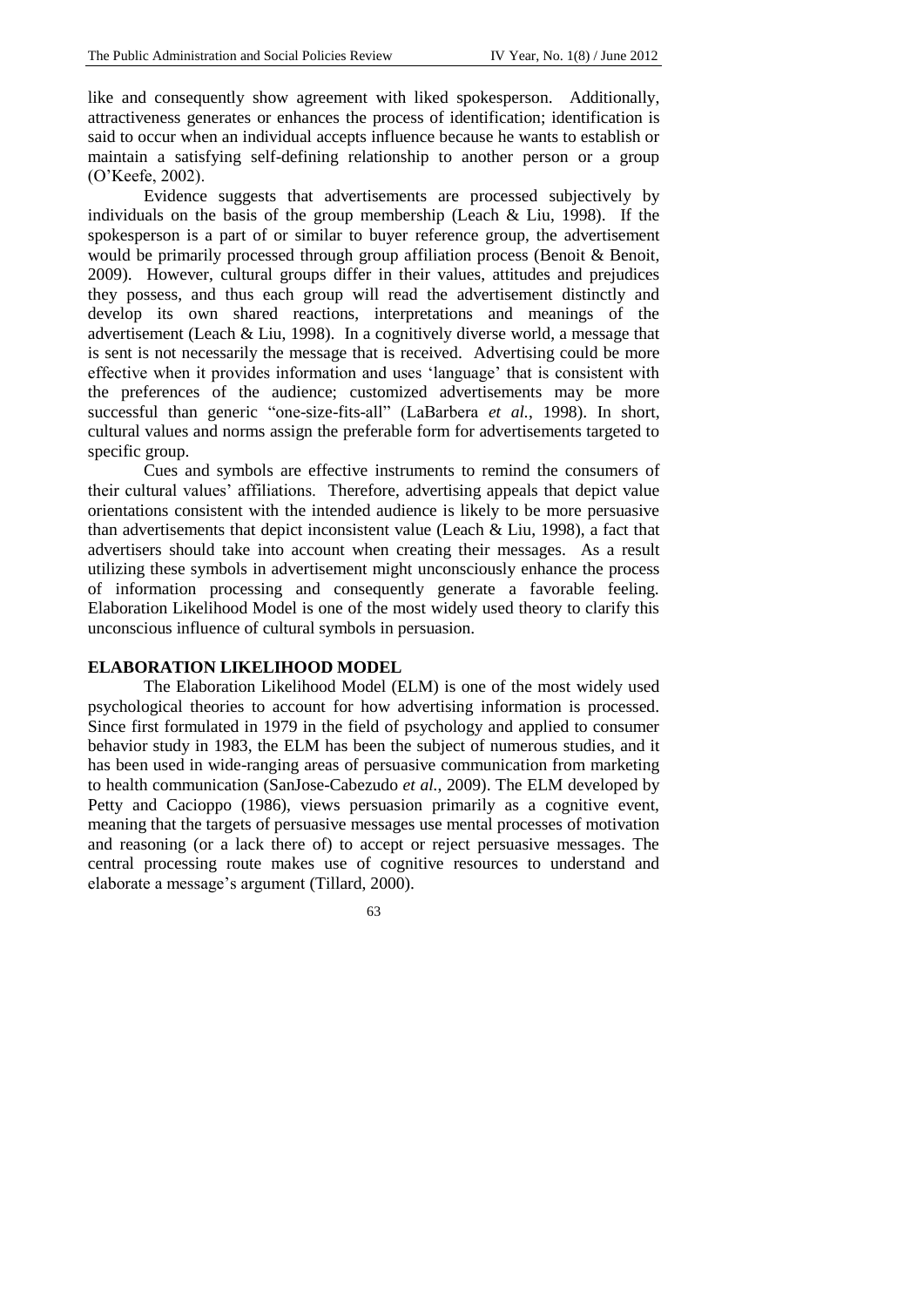The ELM provides an integrative framework for understanding the antecedents and consequences of attitude change and specifies the various processes by which source, message, recipient, channel, and context variables have an impact on attitudes (Petty *et al.*, 2009). A key postulate in the ELM is that attitude change can result from relatively thoughtful (central route) or nonthoughtful (peripheral route) processes. ELM's explanation to this different effect relies on various elaborations of messages among respondents. ELM posits that the impact of messages cues like attractiveness or favorability of spokesperson changes according to receiver's elaboration. This ability to elucidate inconsistent findings from different studies put the ELM as a pioneer and most influential theory in persuasion research (O'Keefe, 2002).

ELM posits two possible routes or methods of influence: centrally routed messages and peripherally routed messages. Attitude changed via the central route tend to be based on active thought process resulting in a well-integrated cognitive structure, but attitudes changed via the peripheral route are based more on passive acceptance or rejection of simple cues and have a less well-articulated foundation (Petty *et al.*, 2009). The peripheral route uses fewer or no cognitive resources and allows a range of automatic mechanisms to be activated and to affect the hearer's attitudes (Tillard, 2000).

According to Petty and Cacioppo (1986), in contrast to all of the roles that variables can serve when the likelihood of thinking is high and when conditions do not foster thinking, variables influence attitudes by serving as simple cues. The rationale behind this attitude formation or change through a peripheral route is that the audience attributes the information to the positive cues in accepting or to the negative cues in rejecting the message (Petty & Brinol, 2008). Instead of doing extensive cognitive work and carefully evaluating the issue – relevant arguments, recipients rely on a variety of cues that allow them to accept the message.

An extant literature in communication studies and social psychology illustrates numerous cues peripherally regarded as attributers. When thinking is low, attitudes might be affected by a large number of different low-effort processes such as mere association (Cacioppo *et al.*, 1992) or reliance on simple heuristics (Chaiken & Maheswaran, 1994). The number of arguments, characteristics of the source (e.g. attractiveness or expertness), the features of the presenter (e.g. race, gender, age), the situation and context (e.g. music and mood) are some of the peripheral elements which scholars tried to shed the light on their effect on message processing.

#### **PERIPHERAL CUE**

The study of peripheral cues in persuasive communication as Petty *et al.* (1983) reiterated is important because "there is some suggestion that they affect attitude in ways other than those predicted by the more attribute-oriented

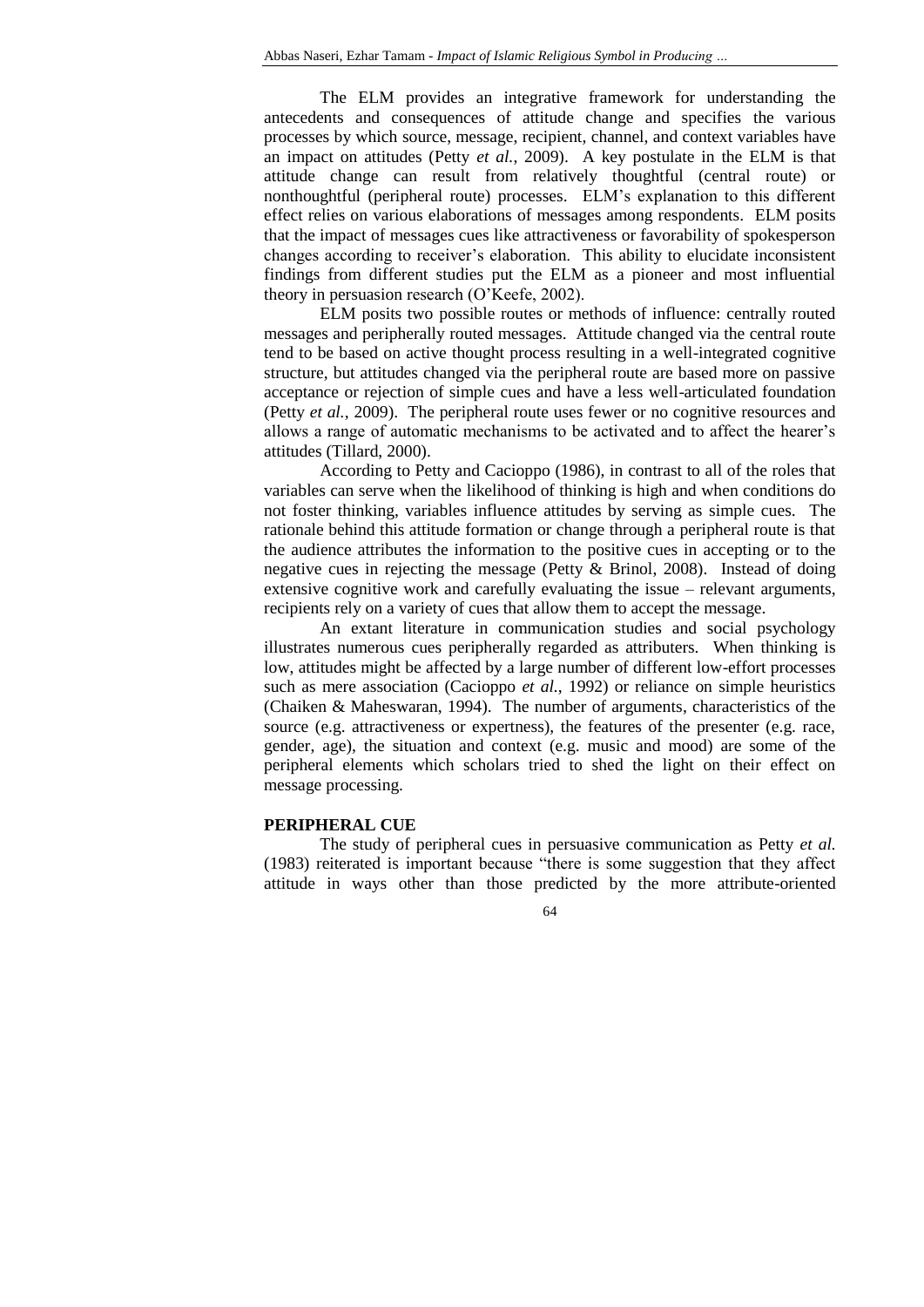expectancy value and cognitive response models" (p 136). When the receiver has no motivation or ability, the peripheral route of persuasion appears. The peripheral route offers a mental shortcut path to accepting or rejecting a message without any active thinking about the attributes of the issue or the object of consideration. Instead of doing extensive cognitive work, recipients rely on a variety of cues that allow them to make quick decisions without argument scrutiny (Whittler & Spira, 2002).

A peripheral cue is any advertising element that is not central to the product's merits but can affect attitudes toward it such as source characteristics (i.e. attractive endorsers, gender or race of spokesperson), music, the background of the advertisement, and a religious symbol. As a result, different peripheral cues have been examined by researchers to enlighten its contribution to the information processing (e.g., Dotson & Hyatt, 2000; John *et al.*, 1998; Lumpkins, 2010; Miniard *et al.*, 1991; Park & Young, 1986; SanJoze-Cabezudo *et al.*, 2009; Whittler & Spira, 2002). ELM allows a single source characteristic to serve as a persuasion variable that may influence attitudes in different ways.

Characteristics of the source (i.e. the presenter in advertising) besides the merits of a product, is one of the most widely noticed elements of an advertisement. Previous studies have suggested that same messages propagated by different presenters are welcomed differently by viewers (e.g., Baker & Churchill, 1977; Kahle & Homer, 1985; DeShields *et al.*, 1996; Bower & Landreth, 2001; Whittler & Spira, 2002; Rouner *et al.*, 2003; Edwards & La Ferle, 2009). Attractive communicators are more persuasive than their counterparts in delivering virtually the same message (Chaiken, 1979). This rule has been widely used by advertisers utilizing celebrities in their advertisement.

Source attractiveness is derived from likability, similarity, or familiarity. If the audiences find some sort of similarity with the source they should tend to be more influenced by the source (Petty & Wegener, 1998). If the source and the receiver have similar backgrounds, attitudes, lifestyles, or interests, the position advocated by the source is better understood and received. These common orientations are the products of cultural or group membership. Cultures provide the context in which this similarity act and enhance the receiver's mental process of identification with the liked source.

Different cultural cues , such as culturally similar actors, shared cultural symbols and preferred language to produce the intended meaning, has been widely used by advertisers in the hope that the cues will be "decoded" by the audience (Veloutsou & Ahmed, 2006). Religion as one of the most significant component of culture utilizes symbols to transfer religious values among its followers. To elucidate the role of religious symbols in advertising, the subsequent sections review and synthesizes the literatures on the role of religion and religious cues as a both the advertisement execution and generating attitude toward advertisement.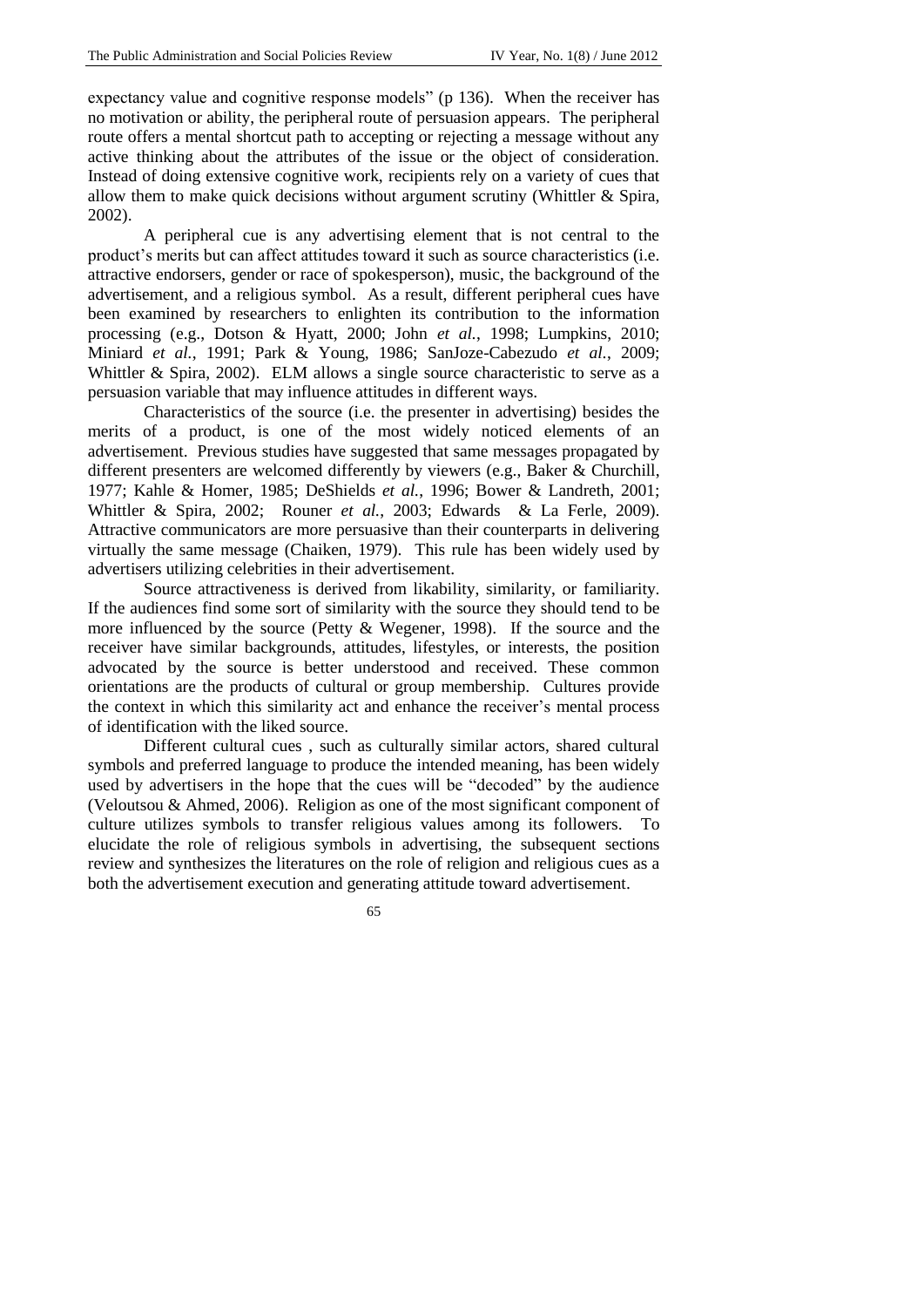#### **RELIGION AND ADVERTISING**

Religion as an institution significantly influence on people's attitudes, values and behaviors (De Run *et al.*, 2010) at both the individual and societal levels. Scholars would agree that religion represents unified systems of beliefs and practices relative to the sacred things, and religiosity is viewed as the degree to which beliefs in specific religious values and ideal are held and practiced by an individual (Delener, 1993). Weaver and Agle (2002) reported that religiosity is known to have an influence both on human behavior and on attitudes. They argue that behavior is influenced by religious self-identity which is formed by the internalization of role expectations offered by religion (Weaver & Agle, 2002).

In other words, religious beliefs are presented in daily life. Clothing behavior of both sexes, rituals of rid de passages including birth, marriage and death, and expected role of men and women in different aspect of life from home to work and from economic to politics are representations of religion in everyday life (Droogsma, 2007). Religions around the globe are believed to have sets of laws and rules that affect ritualistically and symbolically consumer behavior: from eating and sleeping to working and playing, by passing by everyday purchases and habits (Assadi, 2003). Here, religion dominates and influences cultures via providing a set of norms that affect the life style and opinions of the members of any given society. This role is activated and executed through rituals and symbols. Rituals and symbols are focal elements in transferring religious courses and meanings to people which consequently shapes their values, beliefs, and behaviors.

Even though attitudes and behaviors are directly influenced by religionrooted aspects of culture, religion's impact on advertising have been only very modestly studied in advertising literature (Mokhlis, 2009). Reviewing published writings on religion and advertising led to the categorization of these lines of studies under three categories. These categories are attitude toward advertising of controversial products (e.g. De Run, *et al.*, 2010; Fam & Grohs, 2007; Fam *et al.*, 2004), presence of religious values in advertisements (e.g. Al-Olayan & Karande, 2000; Kalliny & Gentry, 2007; Michell & Al-Mossawi, 1995), and the consumers' reactions to advertisements containing religious cues or symbols (e.g., Henley *et al.*, 2009; Lumpkins, 2010; Taylor *et al.*, 2010).

Existing studies on advertising and religion mainly examined the influence of religion on attitude toward advertising of controversial products. Examining whether religion and intensity of religious belief has an effect on the attitudes towards the advertising of controversial products, Fam *et al.* (2004) studied the attitudes of the followers of four religious groups (Buddhism, Christianity, Islam and non-religious believers) toward four different types of controversial products (gender/sex related products, social/political groups, health and care products, and addictive products). Their findings revealed a significant effect of religiosity on attitudes toward products. According to Fam *et al.* (2004) Muslims found the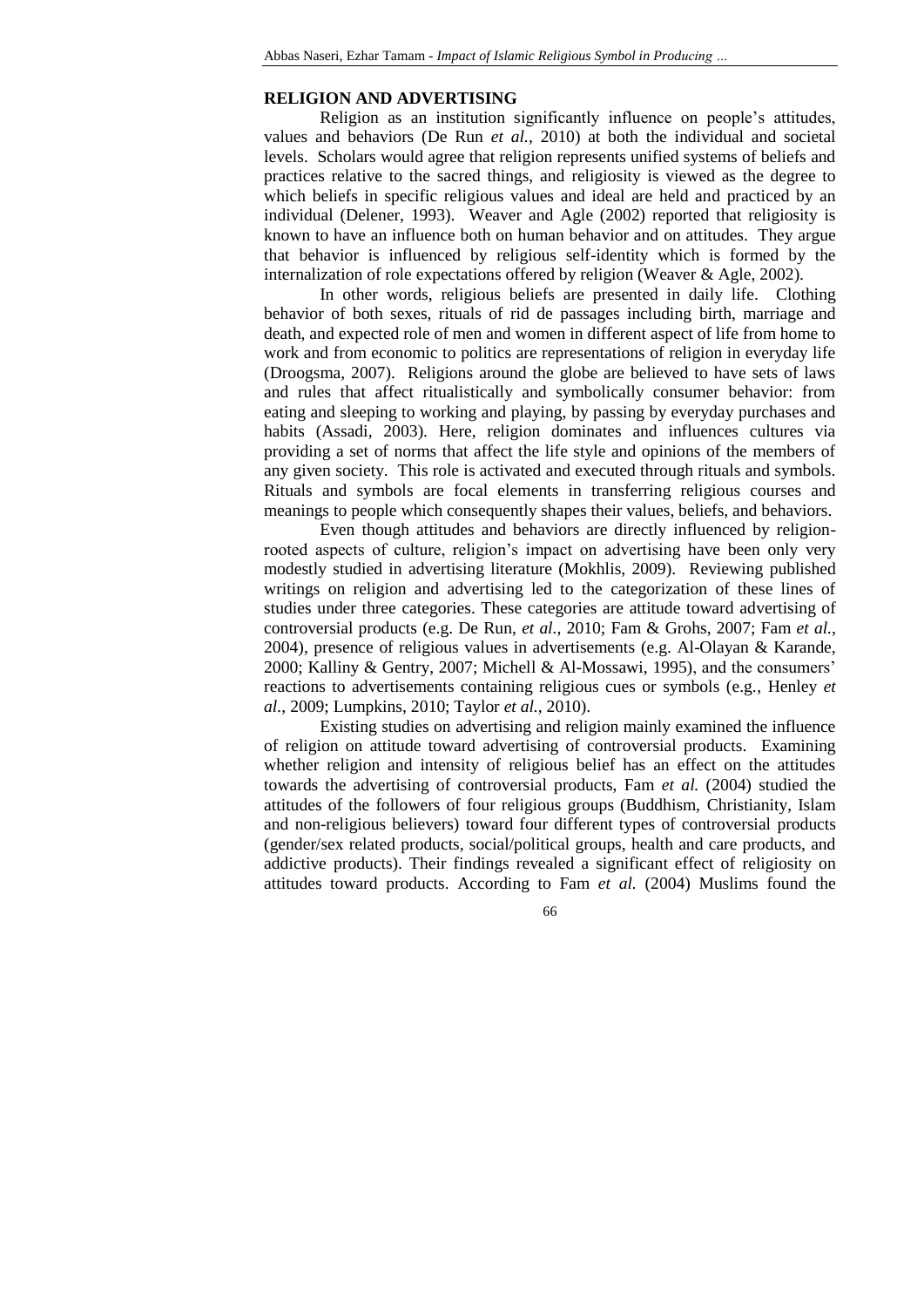advertising of gender/sex related products, social/political groups, and health and care products most offensive relative to the other three religions. In addition, the religiously devout respondents were more likely to find advertising of gender/sex related products, health and care products, and addictive products more offensive than the less devout followers (Fam *et al.*, 2004).

Second area of research in the field of advertising and religion has primarily focused on the presence of religious values in advertisements. For example, in a cross cultural content analysis of magazine advertisements in the U.S. and Arab countries, Al-Olayan and Karande (2000) found significant differences between Arab and US advertisement in portraying women. When utilizing women in ads, more Arabic ads show only the women's faces or portray them in long clothing than U.S. ads. Advertisement in Arabic countries utilized women as spokesperson only when the products were related to women but this relevancy has not been taken into consideration in U.S. ads (Al-Olayan & Karande, 2000). In another research to investigate the impact of religious differences on advertising execution in Arab world, Kalliny and Gentry (2007) found that there were major differences among the Arab countries where Egypt and Lebanon were found to depict women who are dressed less modestly than Saudi Arabia and U.A.E. This seems in compliance with Muslim's belief that women may show only their hands and face to men outside of their immediate family.

Keenan and Yeni (2003)'s work shows how advertisers try to respect this perception in executing their advertisements. In an investigation to compare ads run during Ramadan and those run during a non-Ramadan period in Egypt they observed fewer ads, more emphasis on charity messages, and more conservatively dressed characters in ads during Ramadan. According to Keenan and Yeni (2003) advertisers intentionally tone down the way they present women in their commercials. This might be interpreted as a form of respect for the Islamic principles and values of Ramadan (Keenan & Yeni, 2003).

#### **RELIGIOUS CUES AND ADVERTISING FAVORABILITY**

 Developing alongside the literature focusing on the two above-mentioned of the research area is another cluster of studies that explores the consumers reactions to ads containing religious cues or symbols (e.g. Dotson & Hyatt, 2000; Henley, *et al.*, 2009; Lumpkins, 2010; Taylor, *et al.*, 2010). This line of study, on the contrary to those two other line of studies, attempts to shed the light on the audiences' attitudes towards ads utilizing Christian symbol.

A study on consumers' responses to ads with religious cues, Henley *et al.*, (2009) examined the effects of Christian cues or symbols on relevant and irrelevant symbol product ad evaluations. Religiosity is found to have a significant moderating impact on the evaluation of an ad (attitude toward ad, attitude toward brand, and purchase intention) that has a relevant Christian symbol, suggesting that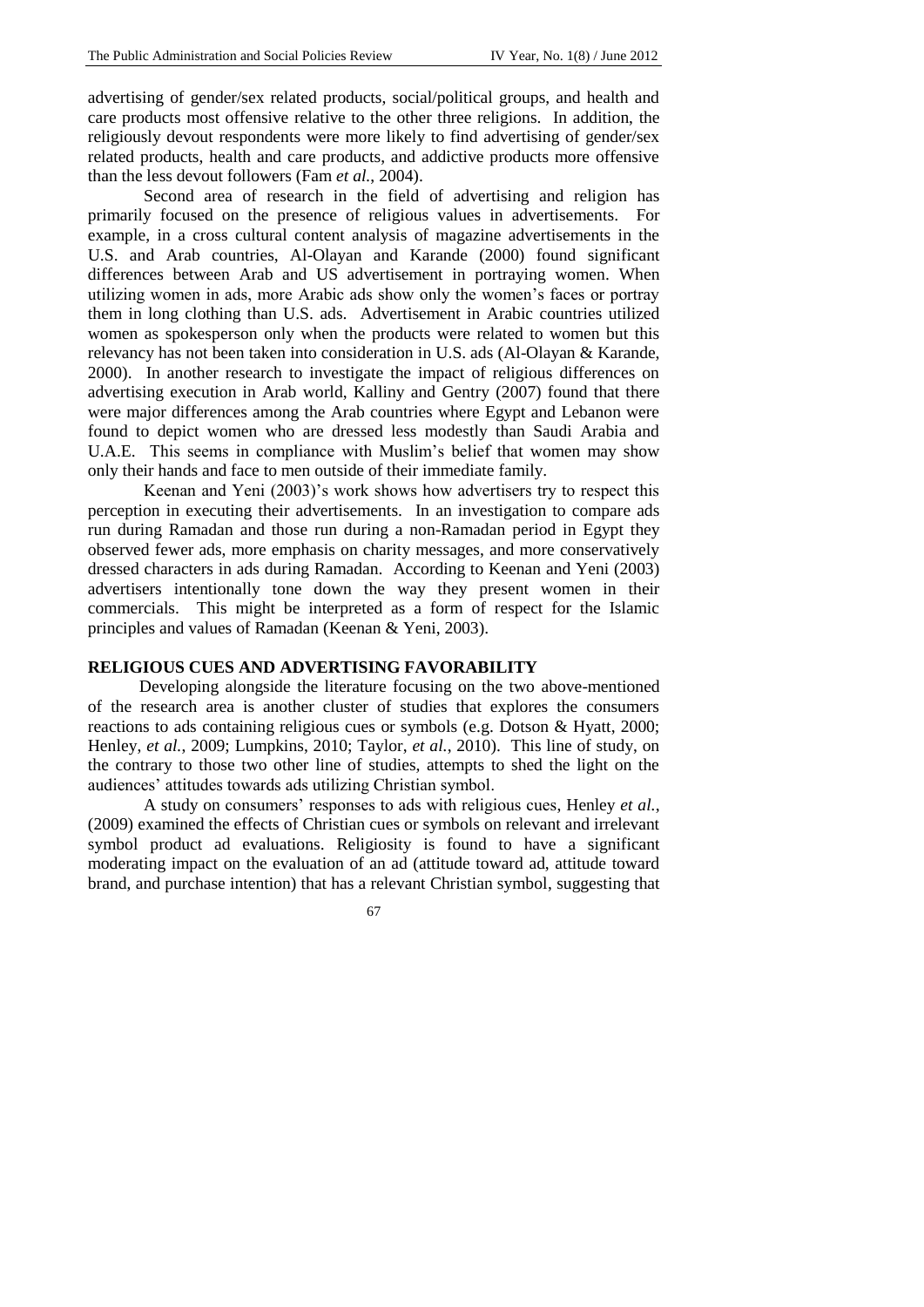relevant Christian Cross-product linkages generate positive attitude towards advertisement while irrelevant Christian Cross-product linkages cause a negative perception of the advertisement. In another study, Taylor and his colleagues (2010) examined consumer reactions to the use of a Christian religious symbol (the Christian fish symbol: Ichthus) in advertisement by running two experiments. In the first experiment, the findings showed that consumers have varied reactions to Christian messages in the secular marketplace and that responses depend on their religiosity levels. Christian symbol enhanced consumer evaluations of the advertisement which increased their purchase intention and this effect increased among highly religious evangelists. However, these relationships were not supported in the second experiment where they found an unusual backlash effect of the Christian symbol on purchase intentions for some consumers. The finding of the second experiment on a non-significant impact of level of evangelical religiosity on respondents' purchase intention corroborates Dotson and Hyatt's (2000) findings.

Dotson and Hyatt (2000) examined the use of religious symbols as peripheral cues in advertising. In ads for pet health insurance, the authors manipulated the presence or absence of the Christian cross as a peripheral cue. Product category involvement and level of religious dogmatism were found to be related to attitude toward the ad, attitude toward the brand, and purchase intention, however, not in the expected directions. While the study hypothesized that low involvement subjects who were high in religious dogmatism should show more favorable attitude toward advertisement and brand and a greater purchase intention, the findings were in the opposite direction. Low involvement subjects who were high in religious dogmatism showed a less favorable attitude toward the brand and lower purchase intention when exposed to ads containing the cross. Furthermore, high involvement subjects who were also highly dogmatic had more favorable feelings toward the product when the cross was present in the ads. In another, Lumpkin (2010) examined information processing of religious symbols in breast cancer advertisements among African American women. It hypothesized that a religious symbol, the cross, would have an impact on the way African American women processed health advertisements. Although this impact was not fully confirmed, there was a main effect of the cross among African American women highly and lowly involved with health messages. In particular, there was a main effect of the exposure to a cross on attitude toward the ad and behavior intention toward the sponsor.

Notwithstanding the contradictory findings of the above mentioned studies which have been carried out in the context of Christianity, this effect has not been examined meticulously among Muslims, the second largest population in the world. Differences in religious affiliations tend to influence the way people live, the choices they make, what they eat and whom they associate with. As a result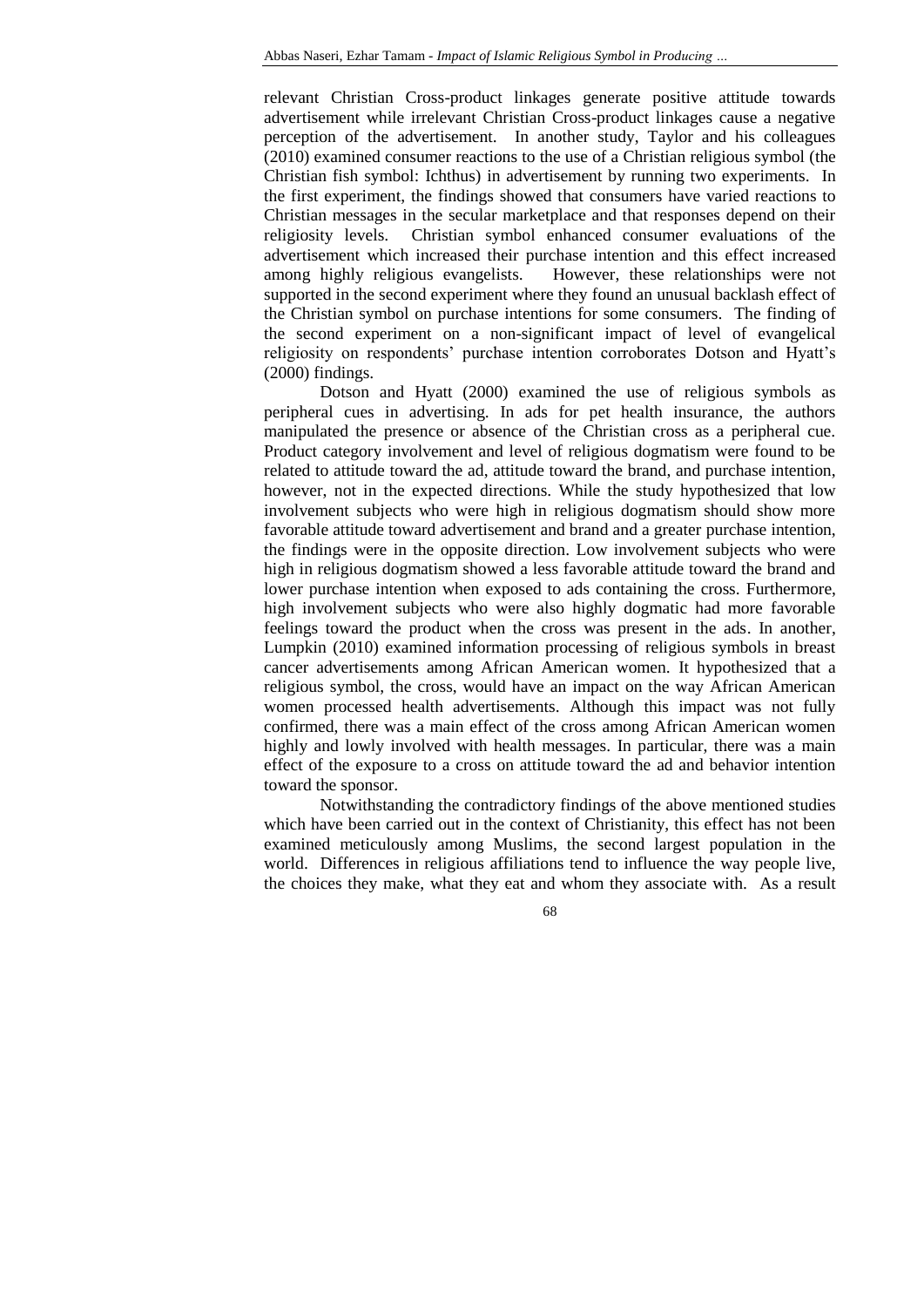Muslims perceptions of advertisement messages should be different from other religious followers to some extent. This implies to seek clarification of the essence of the relationship between Islam and advertising.

## **ISLAMIC VALUES AND ADVERTISING**

Muslims consider Islam to be a complete way of life. Indeed, one of the characteristics that distinguish Muslims from followers of some other faiths is that the influence of religion is very clear in every aspect of the Muslim's life (Rice & Al-Mossawi, 2002). Shari'a, the Islamic comprehensive code of conducts, governs the duties, morals and behavior of all Muslims, individually, and collectively in all areas of life, including marketing and commerce (Luqmani *et al.*, 1989). It completely describes the values that Muslims should hold, such as truth, justice, honesty, social obligations, collective responsibility and the roles of men and women (Al-Olayan & Karande, 2000).

It is beyond the scope of this paper to discuss the whole characteristics of Islamic values. But we refer to some of which needs more attention in advertising industry. According to Islamic social philosophy all spiritual, social, political, and economic spheres of life form an indivisible unity that must be thoroughly influenced by Islamic values. This principle informs such concepts as "Islamic law" and the "Islamic state" and accounts for Islam's strong emphasis on social life and social duties (Fam *et al.*, 2004).

The Islamic law, Shari'a, which sets all that one should do, derives from four main resources of Islamic teaching. These resources are Qur'an (Muslims' holy book which is God's wording), Sunnah (the divinely inspired conduct of the Prophet Mohammad), Aghl (reasoning), and Ijma (consensus of opinion) (Al-Olayan & Karande, 2000). These four main sources might have not addressed many of modern phenomena such as marketing and advertising explicitly, but its comprehensive value system explicates should and shouldn't which consequently influences advertising content, execution and evaluation.

In an attempt to relate basic Islamic values to advertising implications Rice and Al-Mousavi (2002) elucidated some Islamic values and their advertising implication. Some of these values which Muslims should follow are truth, honesty, politeness and social and collective obligations and responsibilities. Muslims should keep away from falsehood and deception everywhere in general and in trade and financial dealings with others in specific. They should not tell a lie and should avoid exaggeration. Therefore Muslims may process exaggerated messages in advertising as lie which intends to mislead (Rice & Al-Mossawi, 2002).

Islam has a set of orders which is defined as lawful (halal) and prohibited (haram) behaviors. This religious code of conduct not only designates the allowed range of behavior but also provides a system of values to evaluate behaviors of other members of the group. Eating pork, carrion, and carnivorous animals,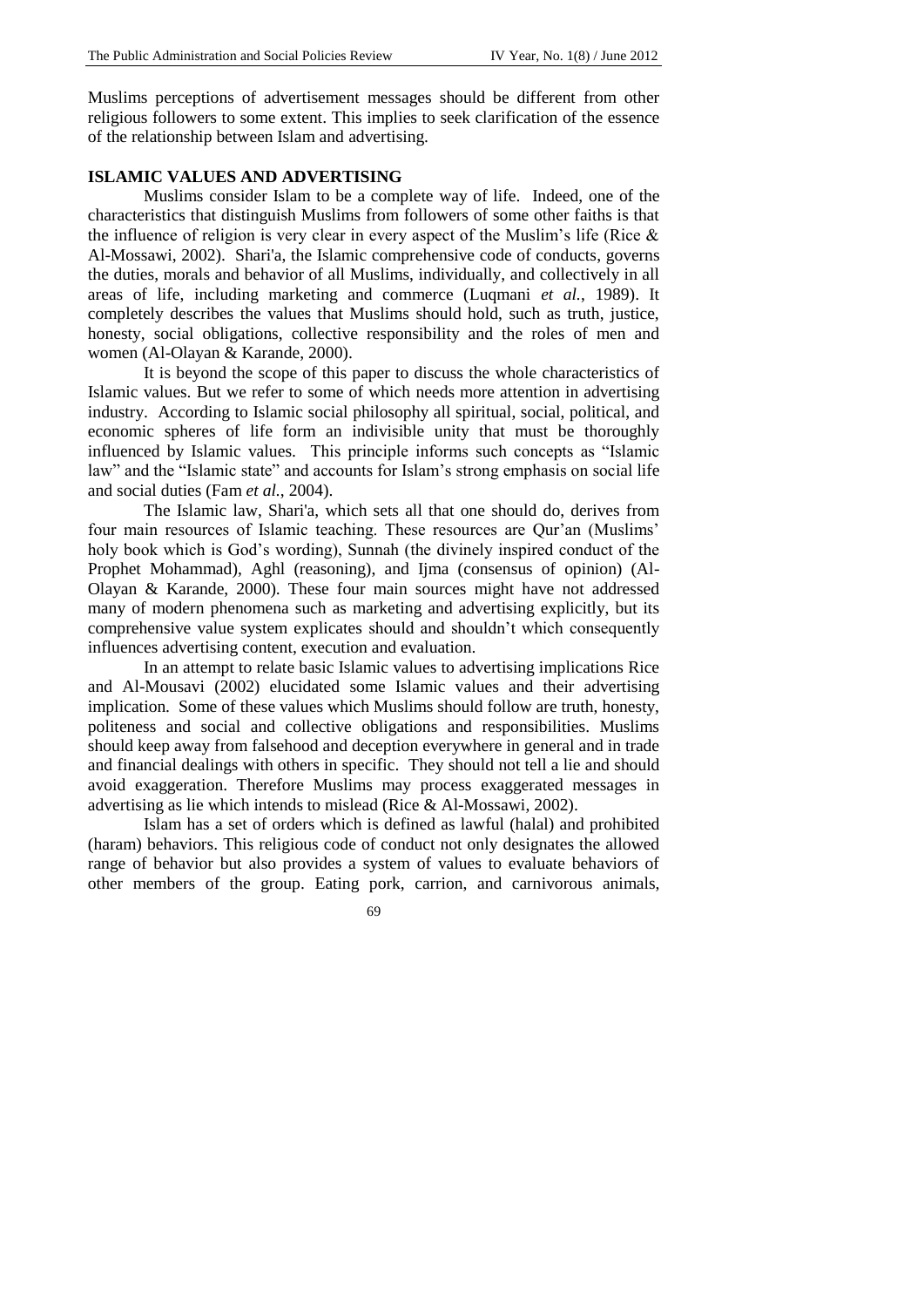gambling, drinking alcohol, nudity and idol worship (statutes inclusive) are prohibited (Chachua *et al.*, 2010). As a result, advertisements which portray some of these prohibited elements would be perceived offensive among Muslims (Michell & Al-Mossawi, 1995). Global advertising which intentionally or unintentionally overlooked these implications caused a great deal of controversies.

According to Fam *et al.* (2004), Muslims found the advertising of gender/sex related products, social/political groups, and health and care products most offensive relative to the other two religions of Buddhism, and Christianity. Moreover, the religiously devout respondents were more likely to find advertising of gender/sex related products, health and care products, and addictive products more offensive than the less devout follower (Fam *et al.*, 2004).

In addition to further consideration of Islamic values, some advertisers utilized Islamic elements to produce a favorable feeling among Muslims. For example some advertisement utilized Qur'anic words to enhance the influence of the ad and make it more appealing to Muslim consumers. Examples are the words "Bismillah" (in the name of God; a phrase used by Muslims before beginning any action) or "Allahu akbar" (literally, God is greater) (Rice & Al-Mossawi, 2002). Luqmani *et al.*, (1989) provide an example of a manufacturer of water pumps that uses a verse from the Qur'an in advertising: "We made every living thing from water." In another example a distributor of Royal Regina honey capsules in Saudi Arabia successfully ran a contest that included a question on how many times bees are mentioned in the Qur'an, along with questions and information about the product (Luqmani *et al.*, 1989).

All these studies enlightened the importance of utilizing Islamic elements and symbols properly not only to decrease the negative perception of Muslims to advertisement but also to generate positive attitude toward advertisement. Embedding Islamic symbols such as hijab for spokesperson in advertisements might enhance the information processing due to the familiarity it produces with its target audiences. This probable effect of Islamic symbol of hijab is what Elaboration Likelihood Model coined as positive effect of peripheral cues.

# **ISLAMIC SYMBOL OF HIJAB AND ADVERTISEMENT**

Symbols play an important role in the mental life of people individually as well as social activities. The question of the function of symbols in a group or society is more important than the meaning of the symbols. Every symbol consists of both "face" and "hidden" value. Scholars attach more weight on studying the function of this hidden value in social life. This hidden value carries a great deal of undifferentiated feelings and impulses (Gibson, 1998) which might affect our behavior unconsciously. Facilitating the preservation of groups is another function of symbols (Gibson, 1998). This preserving function would also provide a harmony and loyalty among group members. This social function can widely be recognized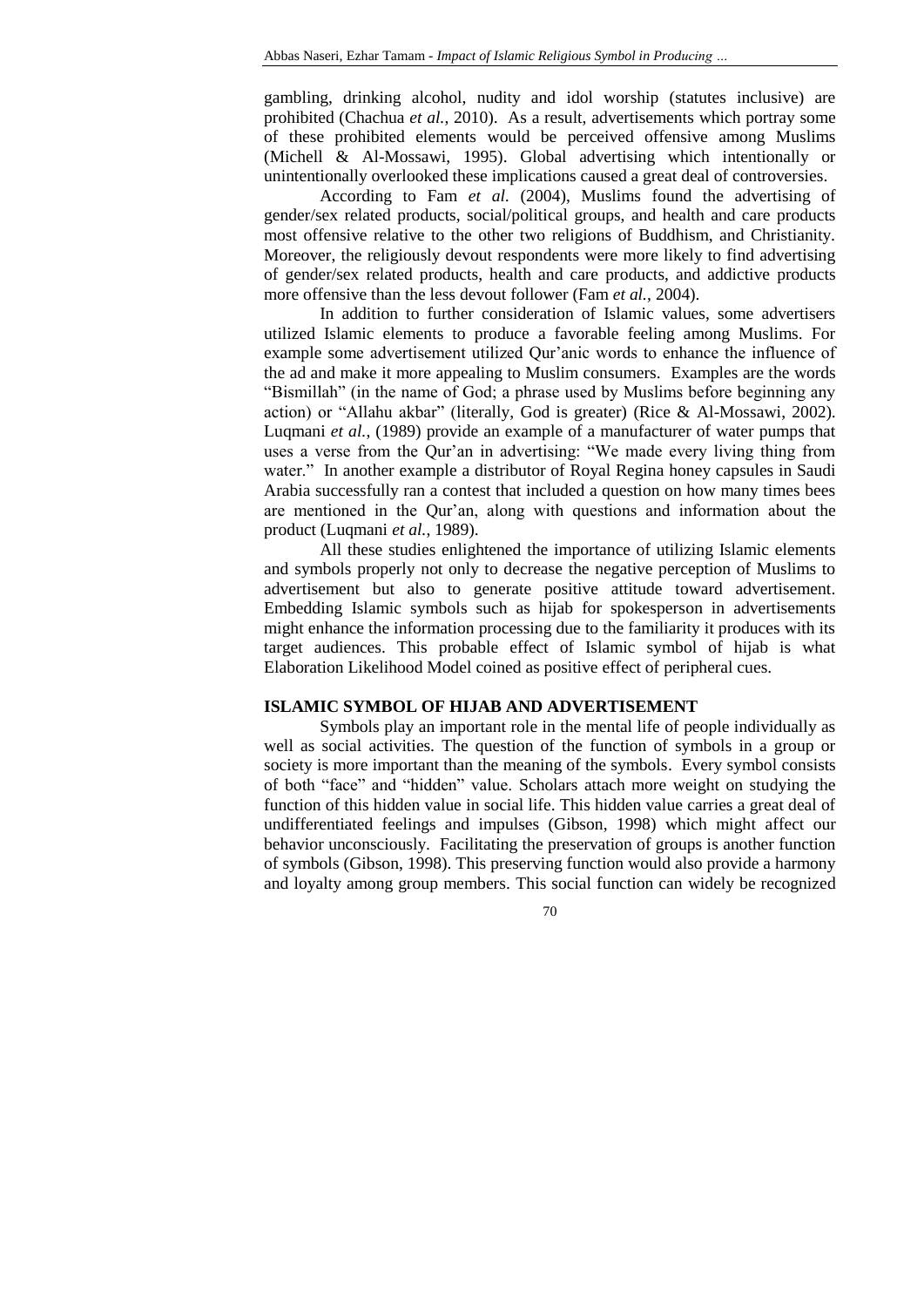in religious symbols. As a result, individuals are expected to be more concerned to respect the symbol as a means of identification and faith.

Religious symbols take on a sacredness that gives them a very strong presence and power in many people's daily lives (Zwick & Chelariu, 2006). The wearing of religious dress and symbols is an important expression of an individual's religious identity (Kulenovi, 2006). It may reflect the wearer's understanding of the requirements prescribed in their tradition or their belief that wearing this form of dress or these symbols as a mark of their religious commitment helps to enhance their spiritual life. It may also reflect a desire publicly to affirm the identity to which these are linked. This interpretation and affiliation might emerge in information processing among Muslims when they encounter a message carrying this religious symbol.

Hijab, further to religious identification, functions to "perform a behavior check, resist sexual objectification, afford more respect, preserve intimate relationships, and provide freedom" (Byng, 2010, p. 111). According to Bullock (2000) Muslim women in west who cover their head, see hijab as a way of projecting a Muslim identity and refuting an imitation of the West. France's controversial new law banning the overt display of religious symbols in school, directed at the wearing of the hijab, brings to the forefront the enormous contemporary significance of the veil as a historically and culturally constructed symbol of female Islamic identity (Zwick & Chelariu, 2006). Westerners often regard the hijab as a symbol of backward cultural and gender politics and even fundamentalist extremism (Droogsma, 2007), but the practice of hijab among Muslim women is based on religious doctrine.

Islam stresses that women should dress modestly and encourages women not to show too much of their bodies in public. Surat Al-Noor-Aih-31 in The Qur'an, the Muslims' holy book addressed the issue of women's modesty by stating: "And say to the believing women that they should lower their gaze and guard their modesty; that they should not display their beauty and ornaments except what ordinarily appear thereof that they should draw their veils over their bosoms and not display their beauty except to their husbands, their fathers" (Kalliny & Gentry, 2007). Scholars have interpreted this Qur'an passage differently, but most scholars take this message to mean that women may show only their hands and face to men outside of their immediate family (Rice & Al-Mossawi, 2002).

The guidelines provided in the Qur'an might not be strictly followed in the contemporary Muslim countries. A range of practices exists among Muslims regarding the times and places -ranging from prayer only to all the time - which women are expected to wear the hijab. This different perception influenced advertising industry among Muslims' world. While in Saudi Arabia and Iran it is forbidden to show other than the above-mentioned body parts, in Dubai in United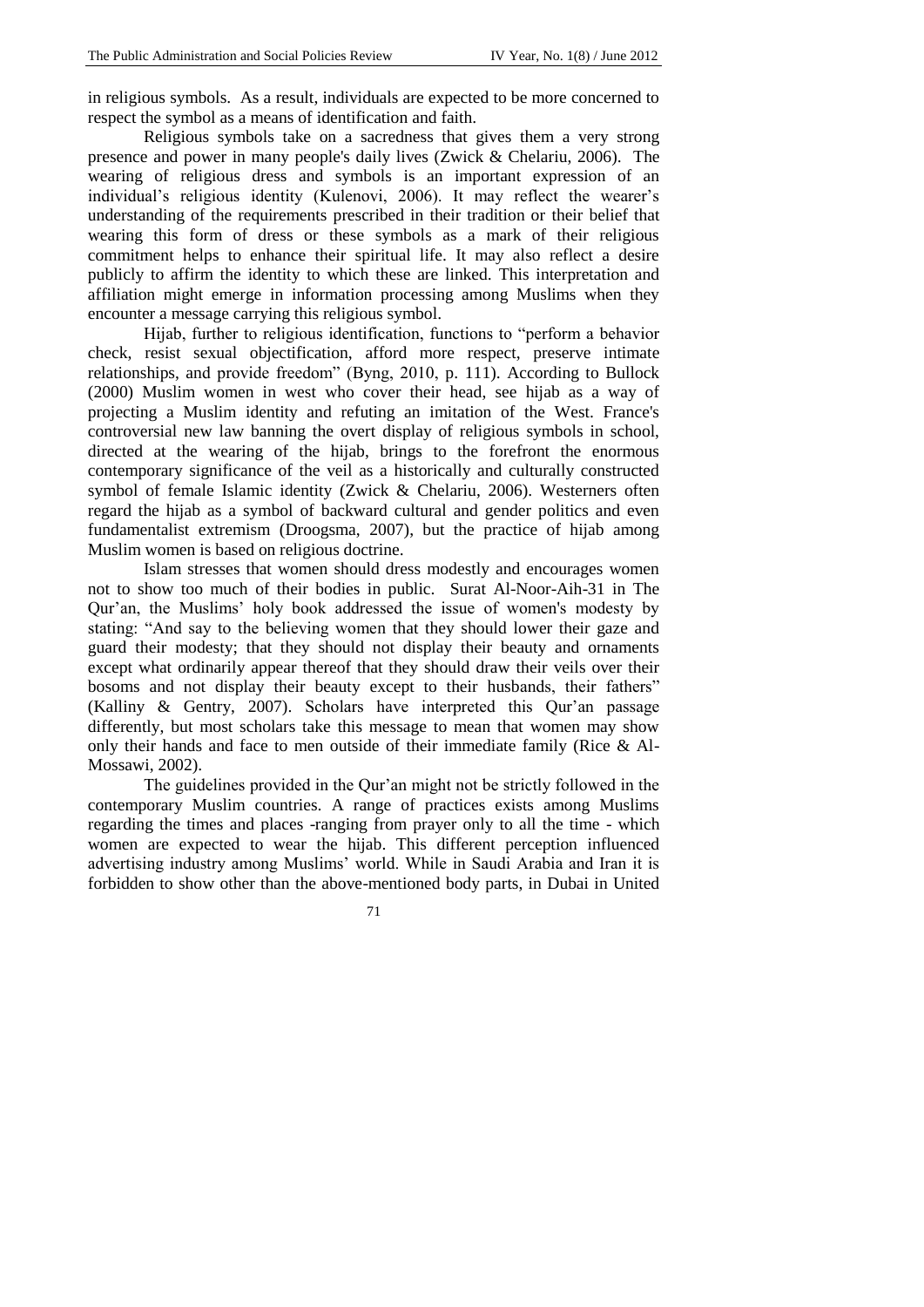Arab Emirates, Turkey, Malaysia and Egypt, the most liberal outdoor advertising is presented in the European version (Al-Olayan & Karande, 2000).

In most Muslim countries, Islam also exerts great influence on advertising regulation. In Malaysia, for instance, the advertising code is heavily influenced by Islamic values (De run, *et al.*, 2010). The Islamic principle of covering the aurat (i.e., private body parts) for women and the prohibition of using women as sex symbols in advertising are mentioned but not strictly enforced (Wah, 2006). The Malaysian advertising code stipulates that female models portrayed in advertising must be fully clothed up to the neckline. The length of the skirt should be below the knees. The arms may be exposed up to the edge of the shoulder without exposing the underarms (Advertising Code for Television and Radio, 1990). These regulations are rarely followed by advertisers.

This clothing code of conduct which is a bit broader than the prevalent interpretation of Islamic rule for covering – women may show only their hands and face to men outside of their immediate family – allows for creating of a variety of advertisement which might be offensive to Muslims. This probable offensiveness needs to be examined. Muslim women in Malaysia many choose to cover their hair with a headscarf, also known as Tudor and this symbolic behavior is expected to affect their mindset while decoding advertisement messages. This effect might be generated through an unconscious liking of the similar spoke person.

Some scholars theorized that affective symbols influence motivational states both consciously and unconsciously (Weisbuch-Remington *et al.*, 2005). Exposure to Muslim religious symbol of hijab outside of conscious awareness may influence Muslims interpretation of advertising and fortify their positive feeling towards that advertisement. This unconscious effect of hijab can be identified as the peripheral cue of ELM. ELM allows a single source characteristic to serve as a peripheral persuasion variable that may influence attitudes in different ways.

The spokesperson's hijab via likability, familiarity, or similarity might enhance the persuasion through the process of identification. Muslim consumers may seek some association or relationship with the spokesperson who is wearing hijab in propagating a product. Hijab symbolically represents and reminds Muslims of their religion and its implications and orders. As a result, this significant indicator of religious affiliation can play a significant role in shaping Muslims' attitudes towards advertisements. But religious symbols differ in their importance to people of a particular religious affiliation, depending upon members' degree of identification with the faith. This degree and its mediating role in shaping Muslims attitudes towards advertisement have not been studied yet.

In symbolizing religion, hijab for Muslims is as the Christian cross, the ichthus or Christian fish, the Jewish Star of David, and the Hindu bindu (Zwick & Chelariu, 2006). To clarify the possible link between religious symbol and consumption behavior, several studies have utilized ELM to examine the effect of

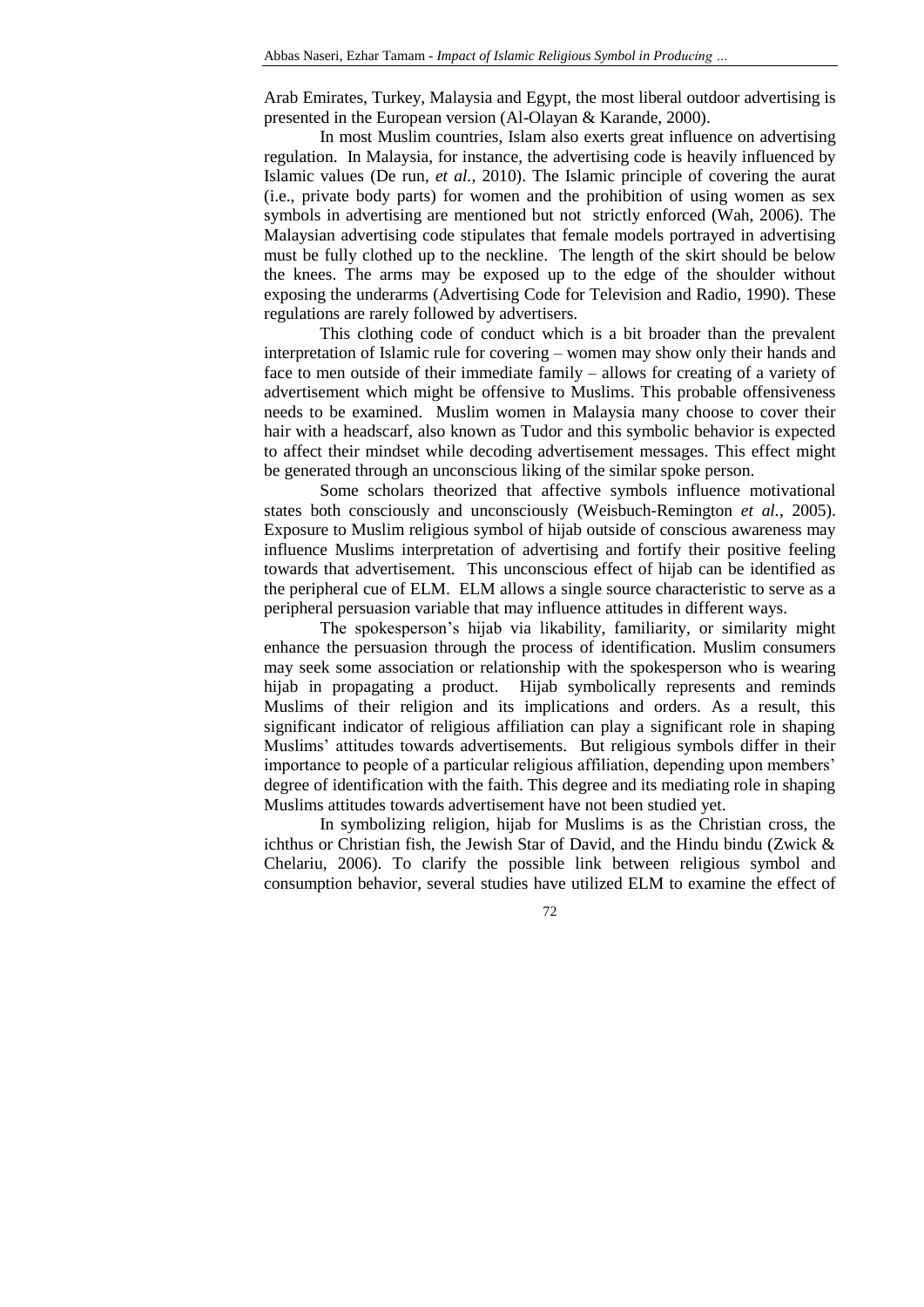Christian Cross as a peripheral cue in information processing. To date, no studies have investigated the effect of Islamic symbols like hijab as a predictor of advertisement processing among Malaysian Muslims. Hijab, an exclusively outstanding Islamic symbol, has not been examined as peripheral cue in information processing. This line of study is very pertinent given the globalization of advertisement and the theoretical and practical significance offered by the studies.

### **CONCLUSION**

Although the peripheral role of Christian symbols of Cross and Ichthus in advertising advertisement among Christians have been examined in some studies, the influence of Islamic symbols such as hijab on Muslims advertising information processing is yet to be studied. Among different verbal and visual Islamic symbols, hijab seems the most prevalent one. Hijab is a significant expression of Muslims' identity and affiliation which might emerge in information processing when they encounter a message carrying this religious symbol.

With the surge in creative hijab designs in different Muslim countries over the past years, and given that hijab is one of the strongest Islamic religious symbols, information processing theories such as ELM provides a pertinent theoretical framework to examine the peripheral impact of this symbol in decoding advertisement messages. To question whether Muslims' consumers feel more favorable with advertisement portraying a spokesperson with headscarf and consequently give positive responses to those advertisements which carry this religious symbol as a peripheral cue certainly worth studying.

### **BIBLIOGRAPHY**

- 1. *Advertising Code for Television and Radio*, Ministry of Information, Kuala Lumpur, 1990.
- 2. AL-OLAYAN, F. S.; K. KARANDE, *A content analysis of magazine advertisements from the United States and the Arab world*, in *Journal of Advertising*, Vol. 29, No. 3, 2000, pp. 69-82.
- 3. ASSADI, D., *Do religions influence customer behavior? Confronting religious rules and marketing concept*, in *Cahiers du CEREN*, Vol.5, 2003, pp. 2-13.
- 4. BAKER, M. J.; G. A. Churchill Jr, *The Impact of Physically Attractive Models on Advertising Evaluations*, in *Journal of Marketing Research*, Vol. 14, No., 4*,* 1997, pp. 538–555.
- 5. BENOIT, W. L.; P. J. BENOIT, *Persuasive Messages: The Process of Influence*, Blackwell Publishing, Malden, U.S.A, 2008.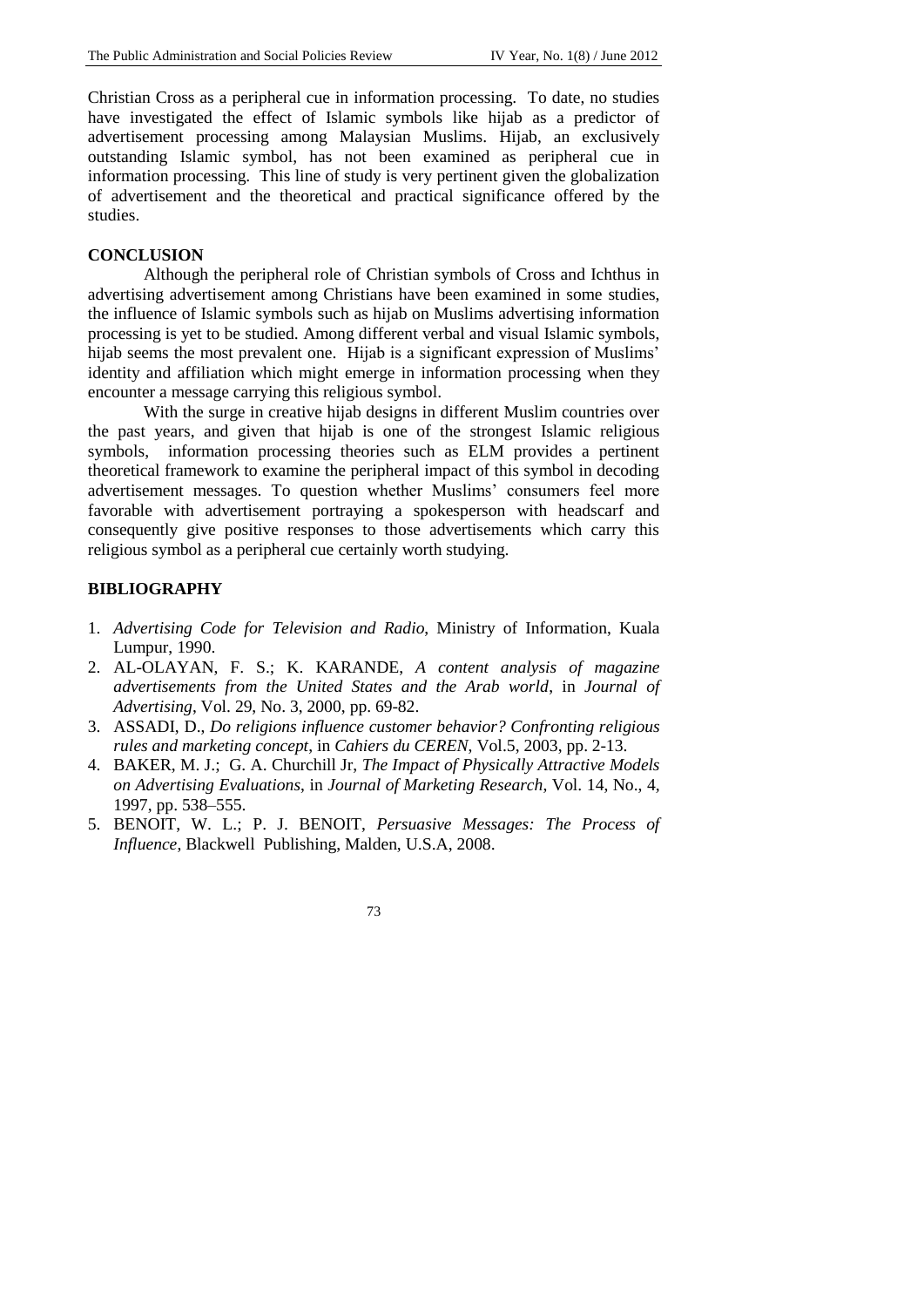- 6. BOWER, A. B.; S. LANDRETH, *Is Beauty Best? Highly Versus Normally Attractive Models in advertising*, in *Journal of Advertising*, Vol. 30, No. 1, 2001, pp. 1–12.
- 7. BULLOCK, K., *Challenging Media Representations of the Veil: Contemporary Muslim Women's Re-Veiling Movement*, in *American Journal of Islamic Social Sciences*, Vol*.* 17, No. 3, 2000, pp. 22-53.
- 8. BYNG, M. D., *Symbolically Muslim: Media, Hijab, and the West*, in *Crit Sociol*, Vol. 36, No.1, 2010, pp.109-129.
- 9. BYRANT, J., *Media Effects: Advances in Theory and Research*, Taylor and Francis, New Jersey, U.S.A, 2008.
- 10. CHACHUA, G.; H. KUCHARSKI; , A. LUBA; K. MALACHOWSKA; B. MARTINOVSKI, *The Influence of Selected Aspects of Islam on Advertising Efforts*, *[http://nic.hb.se/assets/media/the influence of selected aspects of Islam](http://nic.hb.se/assets/media/the%20influence%20of%20selected%20aspects%20of%20Islam%20on)  [on](http://nic.hb.se/assets/media/the%20influence%20of%20selected%20aspects%20of%20Islam%20on) advertising efforts*.pdf 2010.
- 11. CHAIKEN, S., *Communicator Physical Attractiveness and Persuasion*, in *Journal of Personality and Social Psychology*, Vol. 37, No.8, 1979, pp. 1387- 1397.
- 12. CHAIKEN, S, *Heuristic Versus Systematic Information Processing and the Use of Source Versus Message Cues in Persuasion*, in *Journal of Personality and Social Psychology*, Vol. 39, No. 5, 1980, pp. 752-766.
- 13. CHAIKEN, S; D. MAHESWARAN, *Heuristic Processing Can Bias Systematic Processing: Effects of Source Credibility, Argument Ambiguity, and Task Importance on Attitude Judgment*, in *Journal of Personality and Social Psychology*, Vol. 66, No. 3, 1994, pp.460-477.
- 14. CACIOPPO, J. T.; B. S. MARSHALL-GOODELL; L. G. TASSINARY; R. E. PETTY, *Rudimentary Determinants of Attitudes: Classical Conditioning Is More Effective When Prior Knowledge About the Attitude Stimulus Is Low Than High*, in *Journal of Experimental Social Psychology*, Vol. 28, No. 3, 1992, pp. 207-233.
- 15. DE MOOIJ, M, *Global Marketing and Advertising: Understanding Cultural Paradoxes*, Sage Publications, Inc., California, U.S.A, 2009.
- 16. DESHIELDS, O. W.; A. KARA; E. KAYNAK*, Source Effects in Purchase Decisions: The Impact of Physical Attractiveness and Accent of Salesperson*, in *International Journal of Research in Marketing*, Vol.13, No. 1, 1996, pp. 89- 101.
- 17. DE RUN, E.; M. BUTT; M.K. FAM; H. JONG, *Attitudes towards Offensive Advertising: Malaysian Muslims' Views*, in *Journal of Islamic Marketing*, Vol. 1, No. 1, 2010, pp. 25-36.
- 18. DELENER, N*., The Effects of Religious Factors on Perceived Risk in Durable Goods Purchase Decisions*, in *Journal of Consumer Marketing*, Vol. 7, No. 3, 1993, pp. 27-38.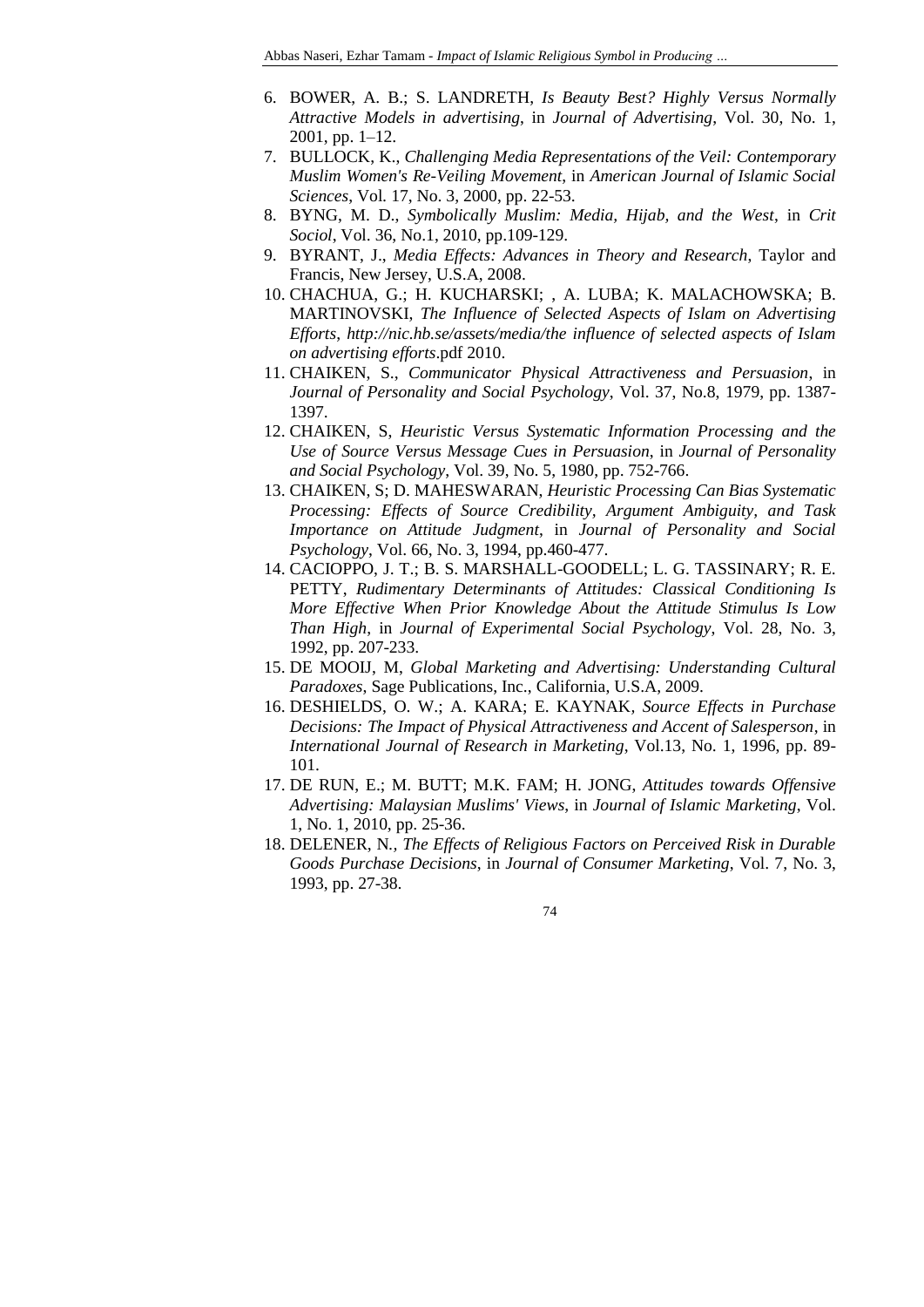- 19. DOTSON, M.; E, HYATT, *Religious Symbols as Peripheral Cues in Advertising: A Replication of the Elaboration Likelihood Model*, in *Journal of Business Research*, Vol. 48, No. 1, 2000, pp. 63-68.
- 20. DROOGSMA, R. A., *Redefining Hijab: American Muslim Women's Standpoints on Veiling*, in *Journal of Applied Communication Research,* Vol. 35, No. 3, 2007, pp. 294-319.
- 21. EDWARDS, S. M.; C. LA FERLE, *Does Gender Impact the Perception of Negative Information Related to Celebrity Endorse*, in *Journal of Promotion Management*, Vol. 15, No. 1, 2009, pp. 22-35.
- 22. FAM, K.; R. GROHS., *Cultural Values and Effective Executional Techniques in Advertising*, in *International Marketing Review*, Vol. 24, No. 5 , 2007, pp. 519-538.
- 23. FAM, K.; D. WALLER; B. ERDOGAN, *The Influence of Religion on Attitudes Towards the Advertising of Controversial Products*, in *European Journal of Marketing*, Vol. 38, No. 5/6, 2004, pp. 537-555.
- 24. GIBSON, C., *Sacred Symbols*, Barnes & Noble, New York, U.S.A, 1998.
- 25. HENLEY JR, W. H.; M. PHILHOURS; S.K. RANGANATHAN; A.J. BUSH, *The Effects of Symbol Product Relevance and Religiosity on Consumer Perceptions of Christian Symbols in Advertising*, in *Journal of Current Issues & Research in Advertising*, Vol. 31, No. 1, 2009, pp. 89-103.
- 26. JOHN, S. D. K.; R. U. RANDALL; L. R. J. HUSSEY, *Peripheral Cues and Involvement Level: Influences on Acceptance of a Mammography Message*, in *Journal of Health Communication: International Perspectives*, Vol. 3, No. 2, 1998, pp. 119-135.
- 27. KAHLE, L. R.; P. M. HOMER, *Physical Attractiveness of the Celebrity Endorser: A Social Adaptation Perspective*, in *Journal of Consumer Research*, Vol. 11, 1985, pp. 954-961.
- 28. KALLINY, M.; L. GENTRY, *Cultural Values Reflected in Arab and American Television Advertising*, in *Journal of Current Issues and Research in Advertising*, Vol. 29, No. 1, 2007, pp. 15-32.
- 29. KEENAN, K.; S. YENI, *Ramadan Advertising in Egypt: A Content Analysis with Elaboration on Select Items*, in *Journal of Media and Religion*, Vol. 2, No*.*  2, 2003, pp. 109-117.
- 30. KULENOVI, T., *A Veil (Hijab) as a Public Symbol of a Muslim Woman Modern Identity*, in *Collegium Antropologicum*, Vol. 30, No*.* 4, 2006, pp. 713- 718.
- 31. LABARBERA, P. A., P. WEINGARD; E. A. YORKSTON, *Matching the Message to the Mind: Advertising Imagery and Consumer Processing Styles*, in *Journal of Advertising Research*, Vol. 38, No. 5, 1998, pp. 29-41.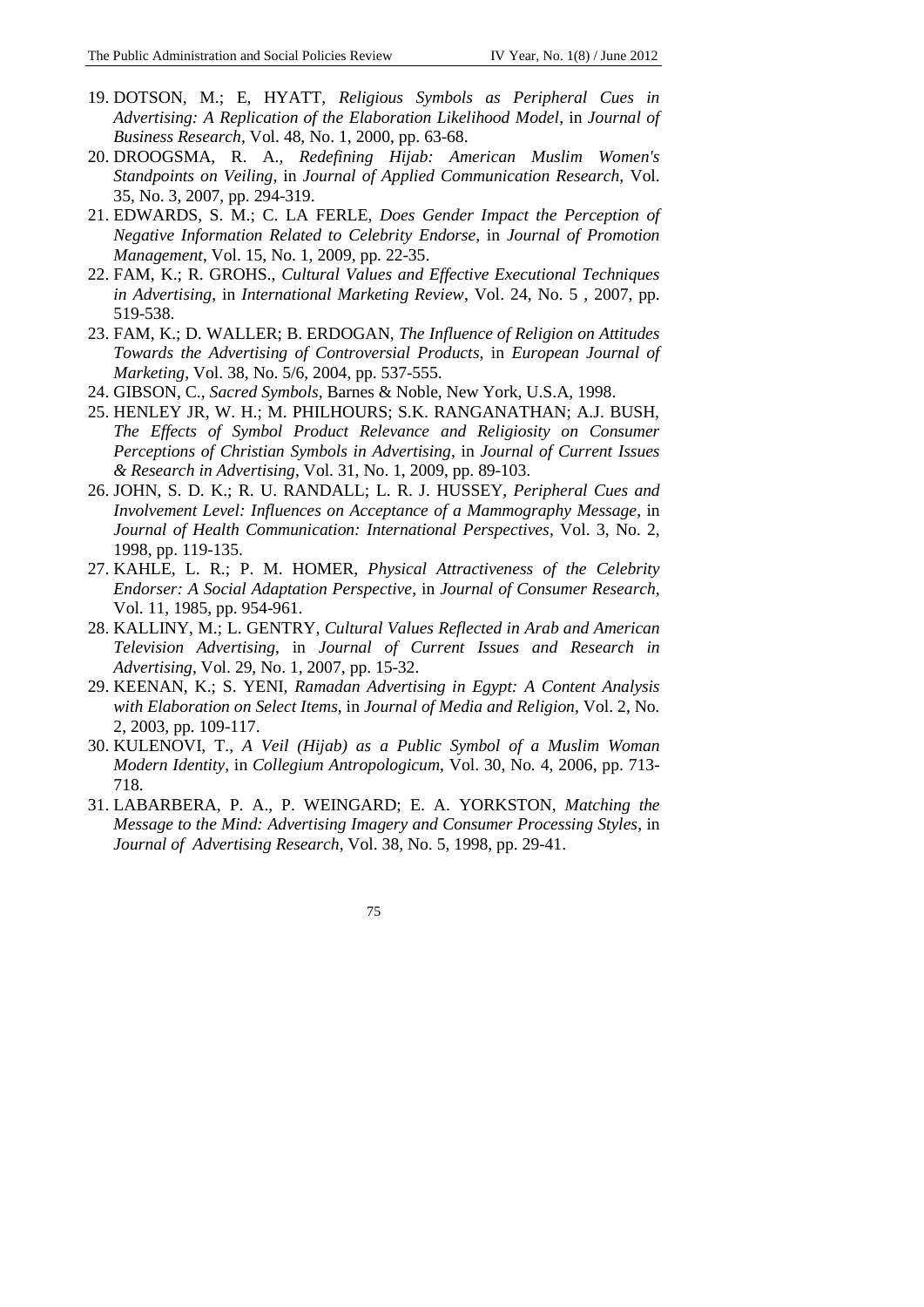- 32. LEACH, M. P.; A.H. LIU, *The Use of Culturally Relevant Stimuli*, in *International Advertising*, in *Psychology & Marketing*, Vol. 15, No. 6, 1998, pp. 523-546.
- 33. LUMPKINS, C. Y*., Sacred Symbols as a Peripheral Cue in Health Advertisements: an Assessment of Using Religion to Appeal to African American Women about Breast Cancer Screening*, in *Journal of Media and Religion*, Vol. 9, No. 4, 2010, pp.181-201.
- 34. LUQMANI, M.; U. YAVAS; Z. QURAESHI, *Advertising in Saudi Arabia: Content and Regulation*, in *International Marketing Review*, Vol. 6, No. 1, 1989, pp. 59-72.
- 35. MICHELL, P. C. N.; M. AL-MOSSAWI, *The Mediating Effect of Religiosity on Advertising Effectiveness*, in *Journal of Marketing Communications*, Vol. 1, No. 3, 1995, pp. 151-162.
- 36. MINIARD, P. W.; S. BHATLA; K.R. LORD; P.R. DICKSON; H.R. UNNAVA, *Picture-Based Persuasion Processes and the Moderating Role f Involvement*, in *The Journal of Consumer Research*, Vol. 18, No. 1, 1991, pp.92-107.
- 37. MOKHLIS, S*.*, *Religious Differences in Some Selected Aspects of Consumer Behavior: A Malaysian Study*, in *Journal of International Management*, Vol. 4, No.1, 2009, pp.67-76.
- 38. O'KEEFE, D. J., *Persuasion: Theory & Research*, Sage Publications, Thousands Oaks, California, U.S.A, 2002.
- 39. PARK, C. W.; S.M. YOUNG, *Consumer Response to Television Commercials: The Impact of Involvement and Background Music on Brand Attitude Formation*, in *Journal of Marketing Research*, Vol. 23, No. 1, 1986, pp.11-24.
- 40. PETTY, R. E.; P. BRINOL, *Psychological Processes Underlying Persuasion: A Social Psychological Approach*, in *Diogenes*, Vol. 5, No. 1, 2008, pp.52-67.
- 41. PETTY, R.; P. BRINOL; J. PRIESTER, *Implications of the Elaboration Likelihood Model of Persuasion*, in *Media Effects: Advances in Theory and Research*, edited by J. BRYANT; M. B. OLIVER, Routledge, New York, U.S.A, 2009, pp. 125-164.
- 42. PETTY, R.; J. CACIOPPO, *The Elaboration Likelihood Model of Persuasion*, in *Advances in Experimental Social Psychology*, Vol. 19, No. 1, 1986, pp.123– 205.
- 43. PETTY, R.; J. CACIOPPO; D. SCHUMANN, *Central and Peripheral Routes to Advertising Effectiveness: The Moderating Role of Involvement*, in *Journal of Consumer Research*, 1983, pp.135-146.
- 44. PETTY, R.; D.T. WEGENER, *Attitude change: Multiple roles for persuasion Variables*, in *The handbook of social psychology*, Vol. 1, 1998, pp. 323-390.